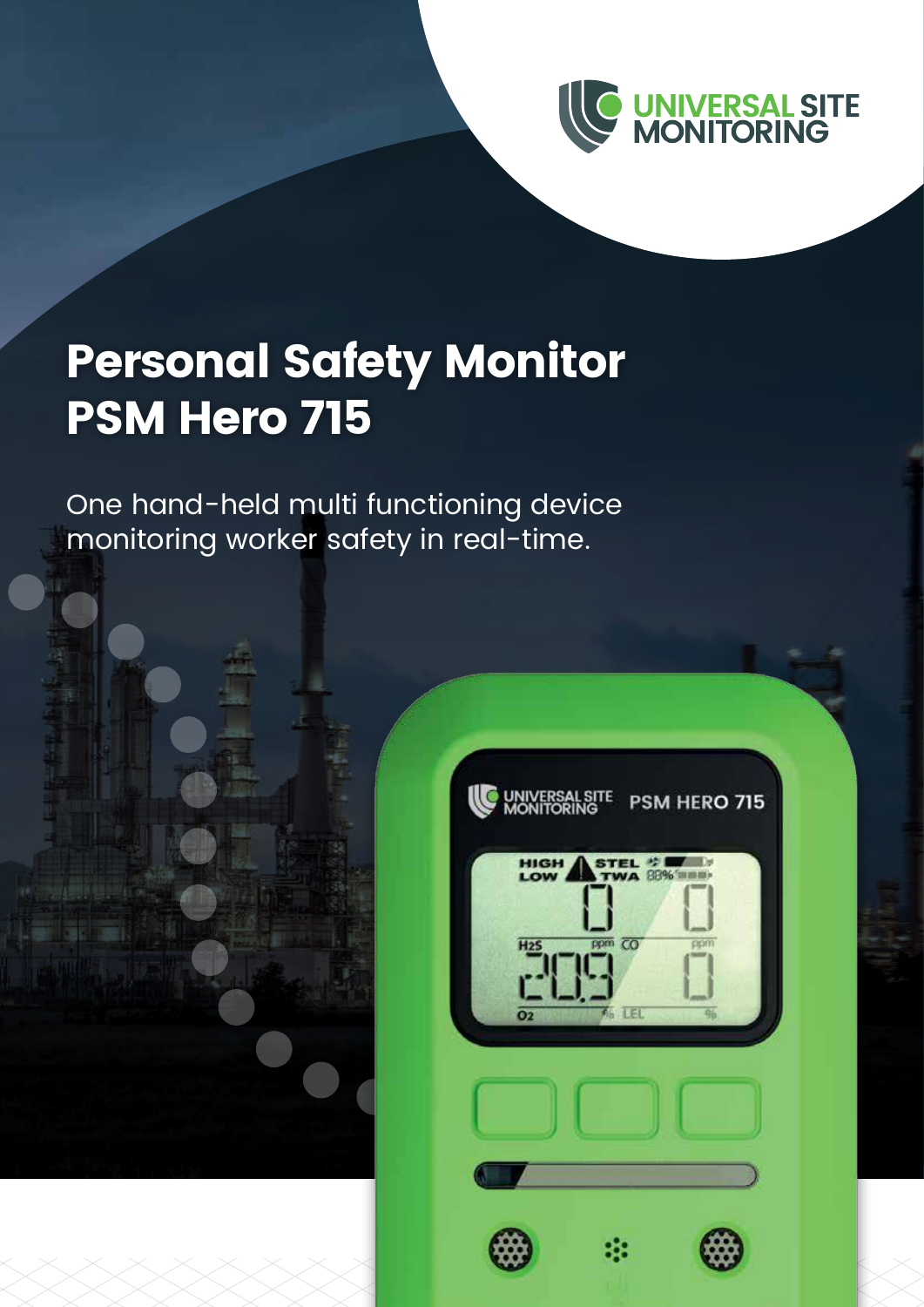## **Connected worker safety monitored 24/7, anywhere.**

The Personal Safety Monitor Hero 715 is the first monitor that combines real-time data streaming and analytics, real-time communication, early gas detection and resilient location sensing into one handheld device. The wearable personal safety monitor is the ultimate safeguard against multiple risks, to ensure workers are protected regardless of job, industry or working conditions. With configurable features and functions to suit all operational needs, the most advanced personal safety device is on the market for any organisation.

**WANTORING PSM HERO 715** 

HIGH

### **Features and Benefits**



#### **REAL-TIME DATA STREAMING AND ANALYTICS**

Real-time data streaming and analytics allowing proactive decision making from facility controllers, preventing an incident occuring in the field



#### **WIRELESS GAS DETECTION** -Carbon Monoxide (CO)

- $-$  Oxygen  $(O<sub>2</sub>)$
- -Hydrogen Sulphide (H<sub>2</sub>S)
- Explosive (LEL) gases



#### **REAL-TIME COMMUNICATION**

- Live voice calls & text messages (Cellular)
- Push-to-talk & text messages (Mesh)



#### **LOCATION-SENSING** Find a worker's location indoor, outdoor and underground



#### **SLIPS, TRIPS & FALLS** Recognise fall from height and man down events



#### **BIOMETRICS MONITORING**

Worker's biometric status allowing fitness for task monitoring through Bluetooth connected devices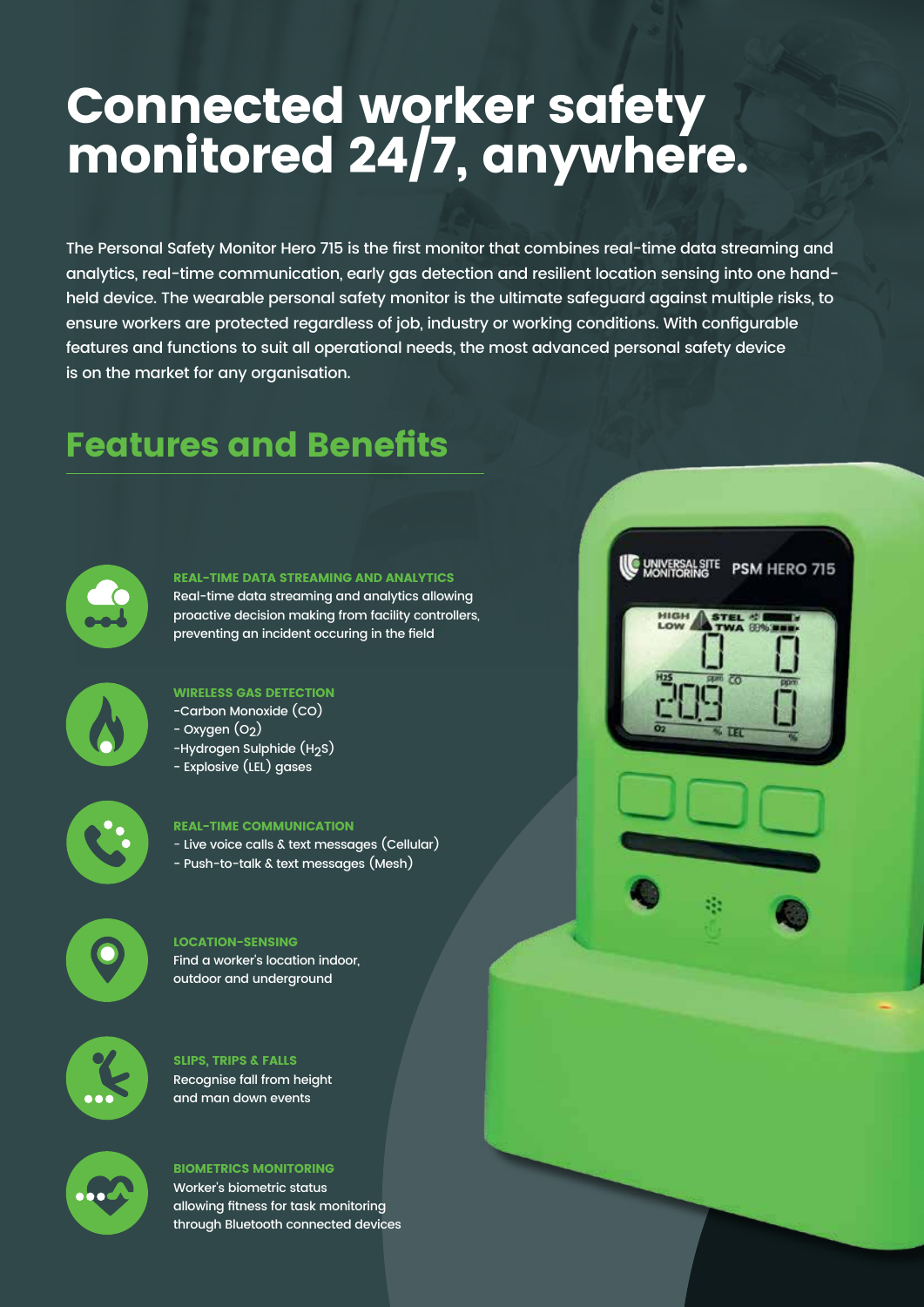The Personal Safety Monitor PSM Hero 715 collects live data that enables proactive decision making for the prevention of arising emergencies.

In an emergency, the live data allows the control room operator to take decisive actions leading to saving lives. Industry first connected safety technology that keeps your workers safe.

### **Want More?**

Additional highlights:

- **• Full integration with the Universal Data Interface, a smart alert and navigation system** to ensure complete worker oversight and reporting
- **• Network communication integration** between satellite (Iridium) and local network systems to allow constant communication and data flow
- **• Instant messaging** for communicating to multiple devices simultaneously from a single operator
- **• Geofencing alerts** to both the safety manager and the field worker
- **• Safe-area configuration changes and Firmware updates** that times itself appropriately
- **• Customisable configuration** to suit operational needs and compliance standards
- **• Multi-language** enabled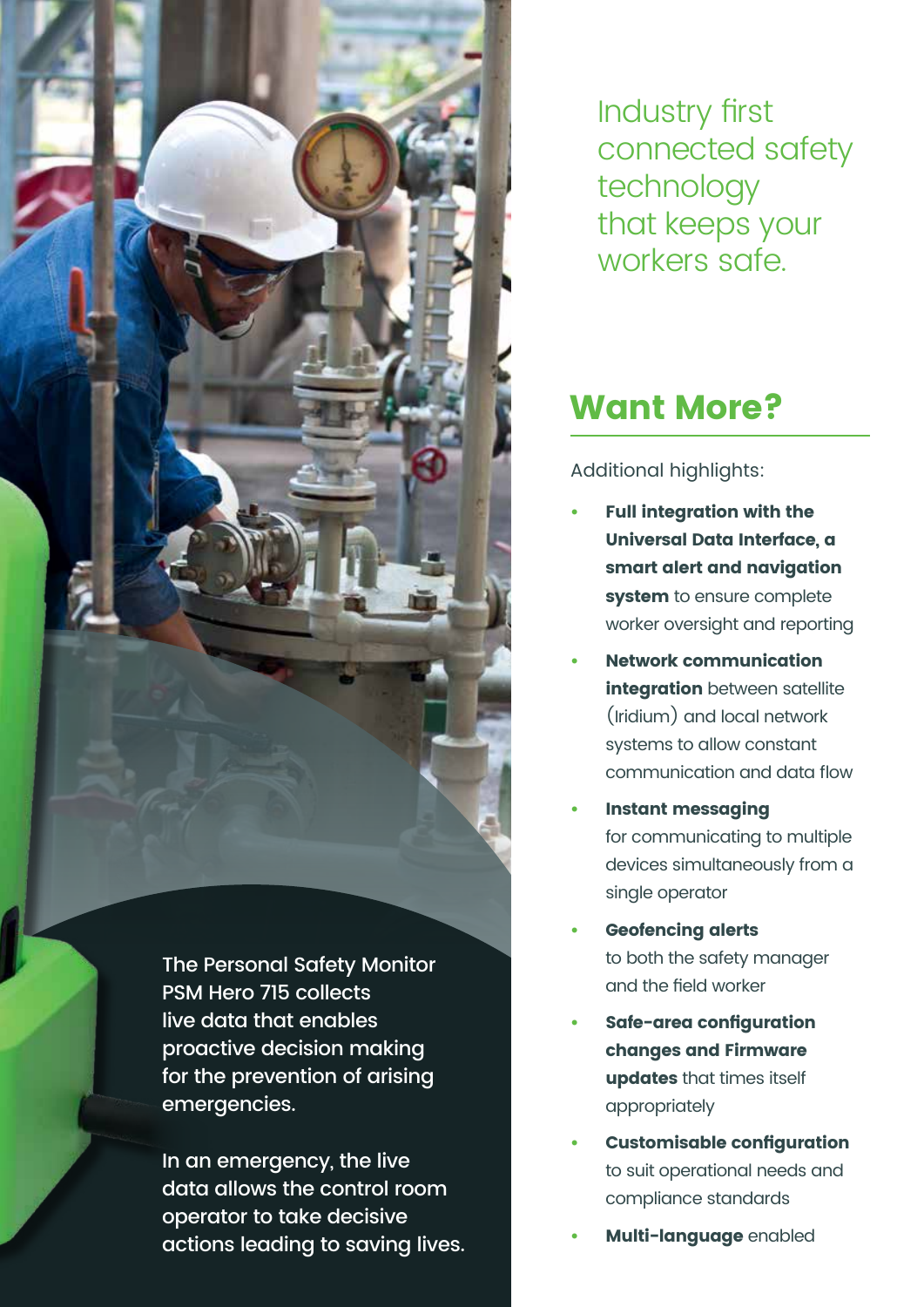

## **PSM Hero 715 Specifications**

| Instrument Type                  | Multi-sensor gas detector, communications<br>device, location sensing                                                                                                                                                 |
|----------------------------------|-----------------------------------------------------------------------------------------------------------------------------------------------------------------------------------------------------------------------|
| <b>Dimensions</b>                | HI51mm x W85mm x D41mm                                                                                                                                                                                                |
| Weight                           | 468g                                                                                                                                                                                                                  |
| <b>Gas Sensors Available</b>     | CO, O2, H2S, LEL                                                                                                                                                                                                      |
| Sensor Type                      | Electrochemical toxic gas sensor or Galvanic Oxygen sensor                                                                                                                                                            |
| Alarms                           | Warning, Danger, TWA (if enabled) and STEL (if enabled)                                                                                                                                                               |
| Audible Alarm                    | Loud two-tone alarm, 87db at 30cm                                                                                                                                                                                     |
| <b>Vibrating Alarm</b>           | Vibrating motor at 0.8G Amplitude                                                                                                                                                                                     |
| Visual Alarm                     | High visibility flashing red alarm LEDs                                                                                                                                                                               |
| Controls                         | Three button operations                                                                                                                                                                                               |
| Clip                             | Custom belt clip                                                                                                                                                                                                      |
| Heartrate                        | Via Bluetooth pairing (optional accessory)                                                                                                                                                                            |
| Bluetooth                        | Bluetooth V4 BLE Up to 100m connectivity.<br>Search and pairing functions                                                                                                                                             |
| <b>Battery</b>                   | 3.7V 4.0Ah intrinsically safe battery<br>Operating Time 8-12 hours*                                                                                                                                                   |
| Sensor Temperature               | Calibrated temperature recording                                                                                                                                                                                      |
| <b>Humidity</b>                  | 15% to 90% relative humidity (non-condensing)                                                                                                                                                                         |
| Microelectromechanical<br>(MEMS) | 3D Magnetometer, 3D Gyroscope, Digital Compass                                                                                                                                                                        |
| <b>Cellular Connectivity</b>     | <b>GSM/GPRS Nano SIM</b><br>Class 4 (2W, 33dBm) @ GSM 850/900<br>Class 1 (IW, 30dBm) @ 1800/1900<br>Class 3 (0.25W, 24dBm) @ UMTS<br>Class E2 (0.5W, 27dBm) @ EDGE 850/900<br>Class E2 (0.4W, 26dBm) @ EDGE 1800/1900 |
| Mesh Network                     | Mesh Modem (2.4Ghz) for data transmission (via gateway)                                                                                                                                                               |
|                                  | Location derivation (inside or underground)                                                                                                                                                                           |
| Location                         | GPS, GLONASS, BeiDou, QZSS                                                                                                                                                                                            |
| Display                          | Monochrome LCD 128x64 pixels with backlight                                                                                                                                                                           |
| Readouts                         | Continuous real-time gas readings, peak, STEL (if<br>enabled), TWA (if enabled) and time of day readings                                                                                                              |
| Storage                          | On-board permanent storage for settings<br>and sensor data caching                                                                                                                                                    |
|                                  | External Database Storage; Remote database<br>collector of sensor data and location viewable by<br>remote operator from customised webpage                                                                            |
| Enclosure                        | Compact and rugged, clear polycarbonate<br>with green over mould                                                                                                                                                      |
|                                  | Durability (IP Rating) Water and Dust Rating IP64                                                                                                                                                                     |
| Accessories                      | Calibration adapter, docking station, operator's<br>guide and quick reference guide                                                                                                                                   |
| Certified                        | T <sub>4</sub>                                                                                                                                                                                                        |
| ExVeritas 17ATEX0295 X           | Ex II2GD Ex ib IIC T4 Gb                                                                                                                                                                                              |
| <b>IIECEX EXV 17.0025 X</b>      | Ex ib IIIC T4 Db IP6X                                                                                                                                                                                                 |
| Warranty                         | 24-month warranty against factory defects                                                                                                                                                                             |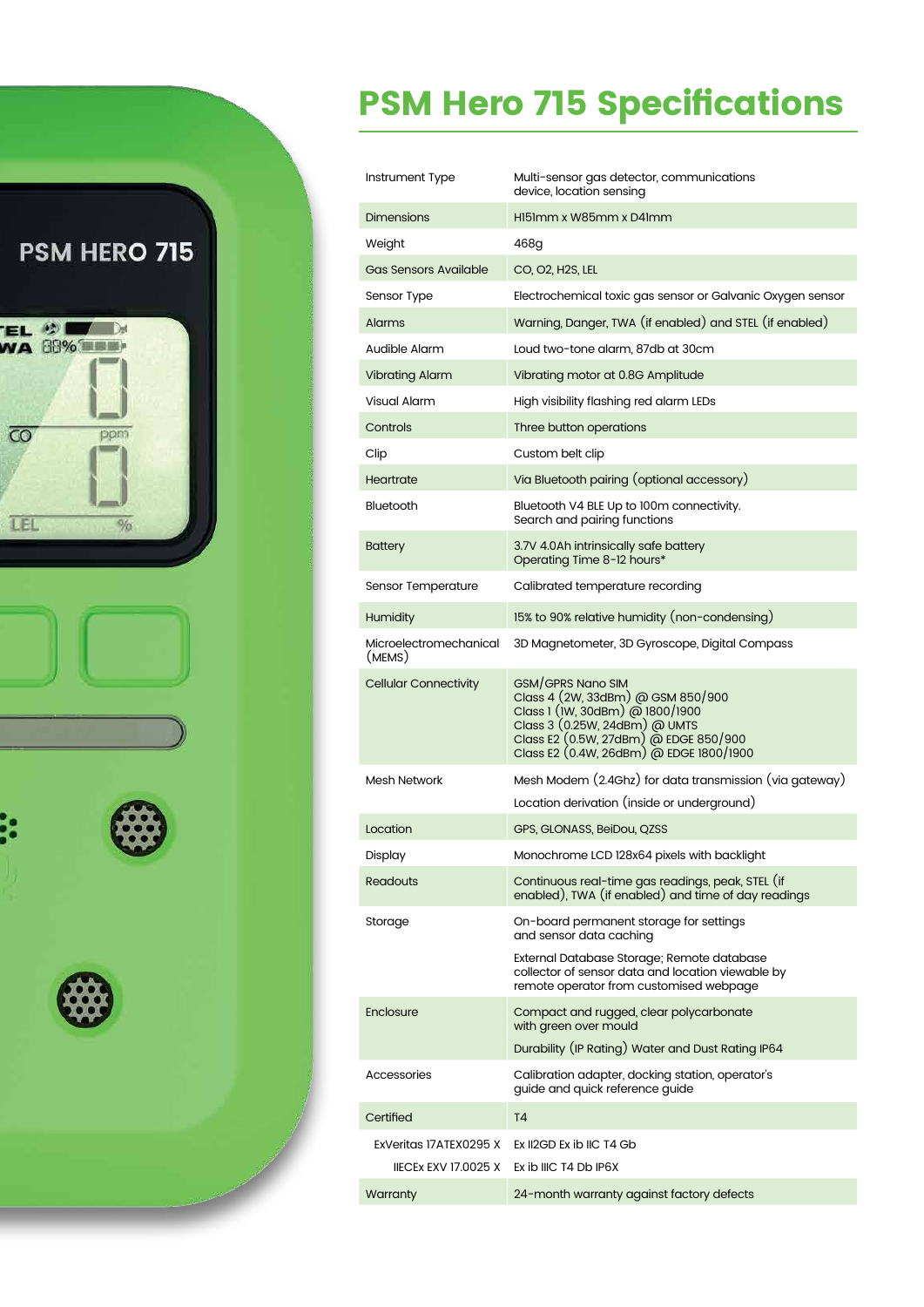## **About Us**

Universal Site Monitoring design and develop Australian made advanced connected worker safety monitoring solutions.

We believe in pushing the boundaries for connected safety solution possibilities, ensuring every work environment is a safer place.

Creating a safer work environment for people all around the world is at the heart of what we do. With a dedicated team of experts based in Australia, we are perfectly situated to service resources, oil & gas and industrial sectors, domestically and in the global market.

We are here to make sure your most important assets return home everyday.



**Universal Site Monitoring** Unit 29, 90 Frances Bay Drive Stuart Park, Darwin NT Australia 0820 +61 8 8986 7177

**General Enquiries** contact@universalsitemonitoring.com.au



Copyright © 2021 Universal Site Monitoring Pty Ltd. All rights reserved.